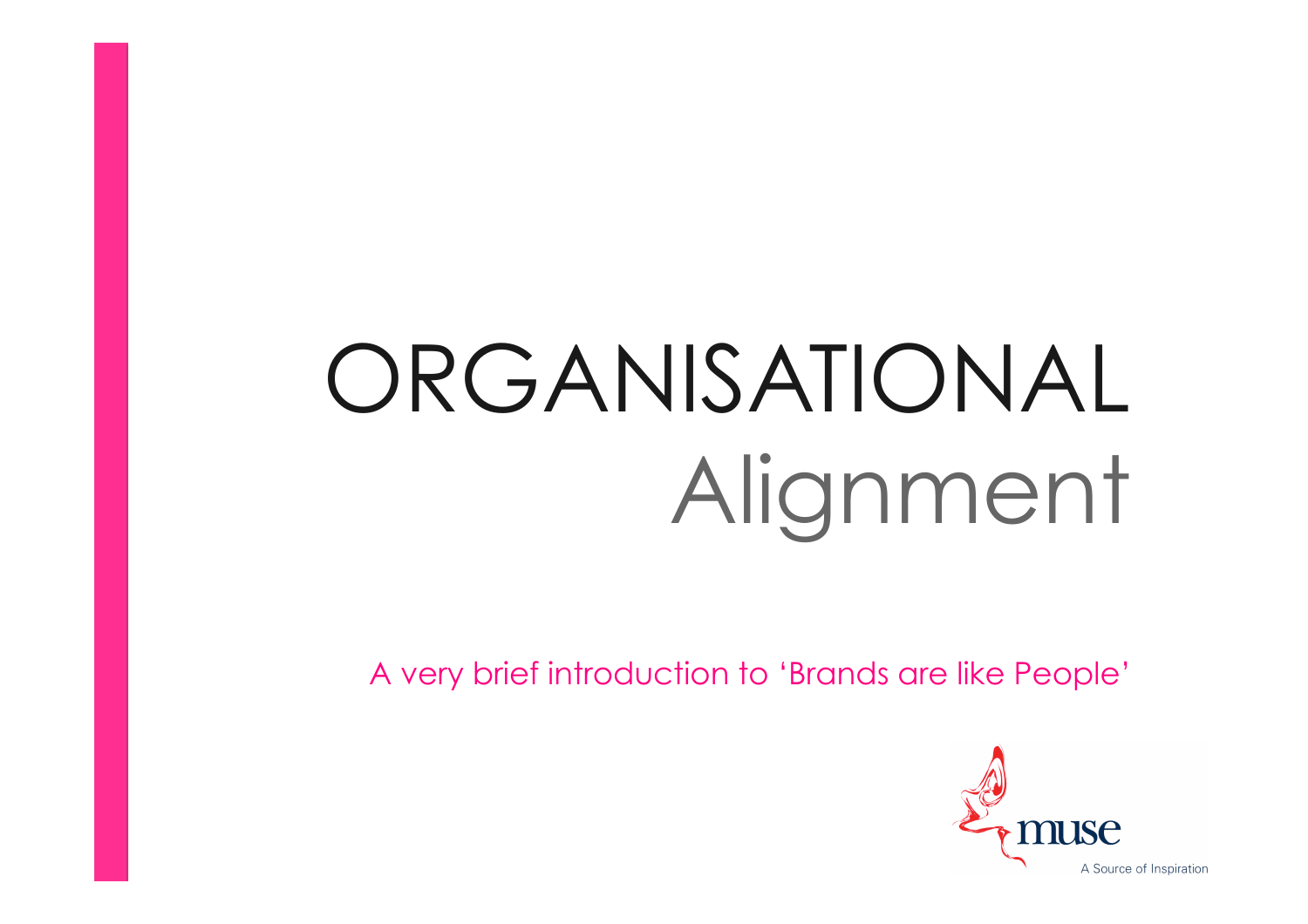## Gaining brand understanding

Businesses suffer if their audiences and brands are not properly understood by employees

Some functions don't recognise their contribution to the brand Functions that recognise their responsibility may do the wrong things

Well delivered brands create wealth

But brands are very difficult things to understand

And marketing can be treated with some scepticism by other functions

At the end of our learning process even marketing teams say they understand how to manage their brands better

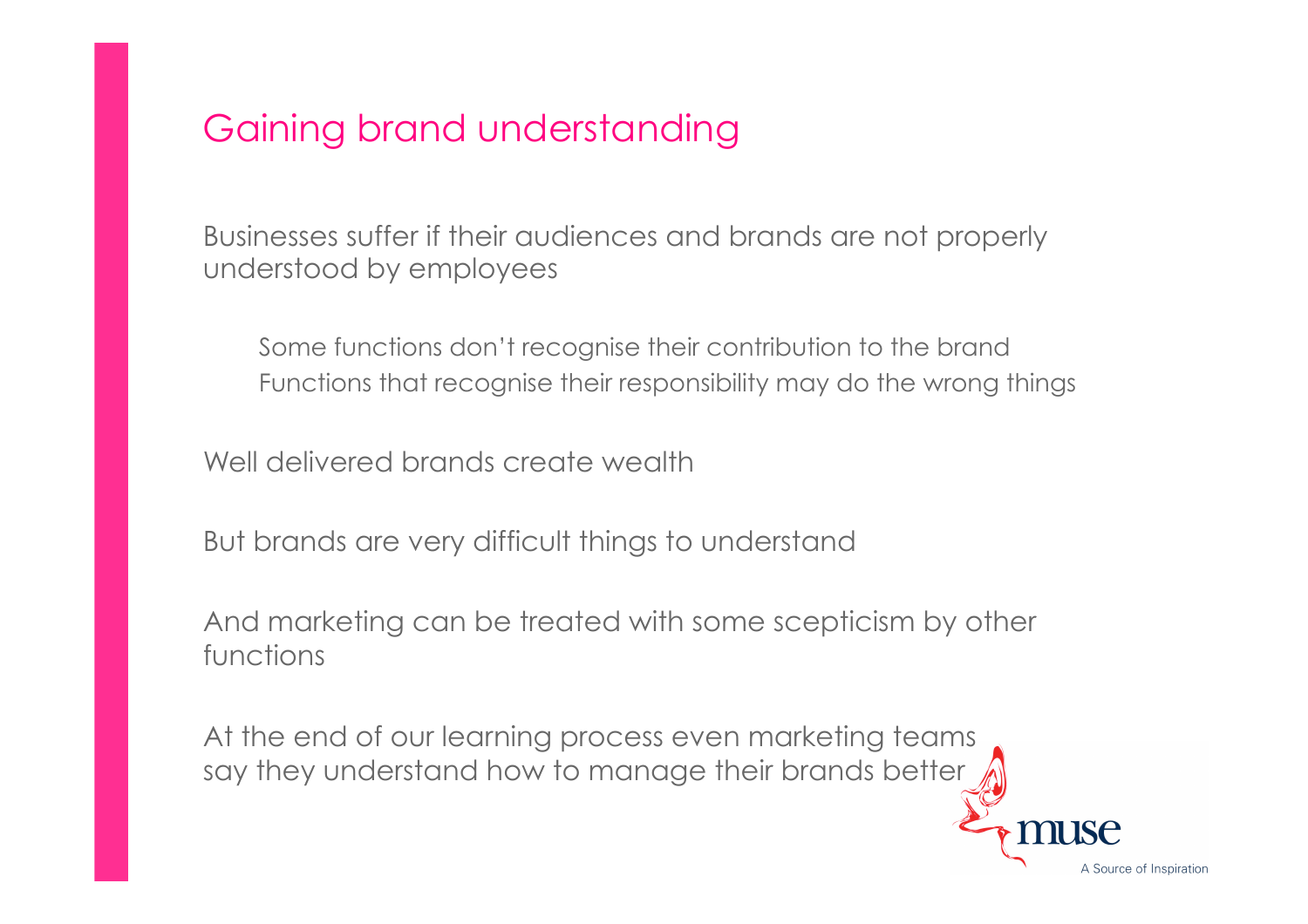### The learning approach:

Highly engaging theory that 'Brands are like People', suitable for all functions / levels: no marketing jargon or 'business speak'

That is then applied to other peoples brands as example

And is then applied to the client's brand

*"I've never seen a business presentation like it. I'd have paid my own money to see that"* 

*"I thought I knew all there was to know about managing brands, but that was completely new and made it all so simple"* 

A Source of Inspiration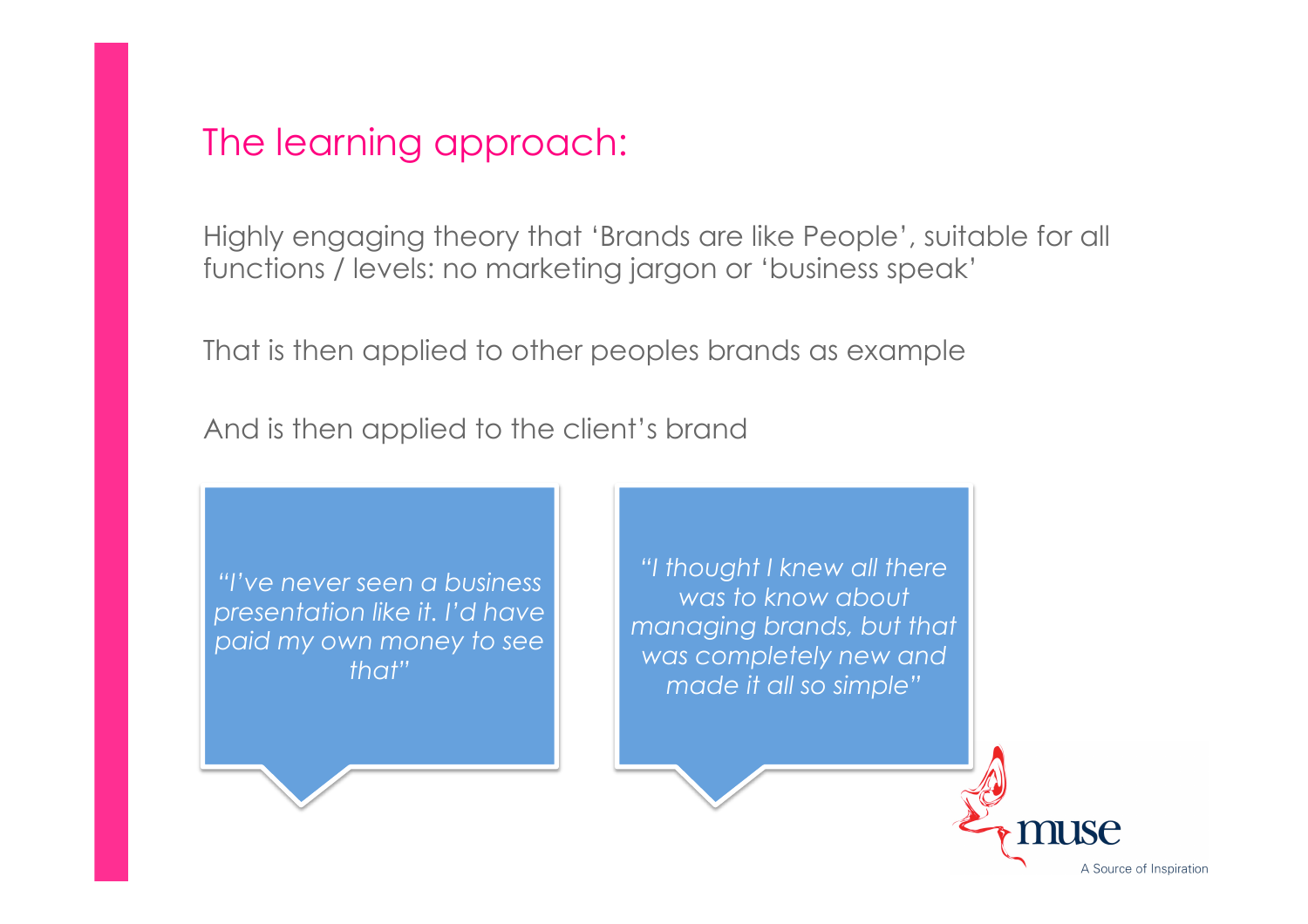## Deliverable on different scales



5,400 people in sixteen locations, six functions and five sales channels

> 30 conferences 540 workshops Across 6 months

Actions built into individual appraisals and new joiner induction literature produced



½ day UK board workshop

Senior management and Sales conference plus working sessions in one day

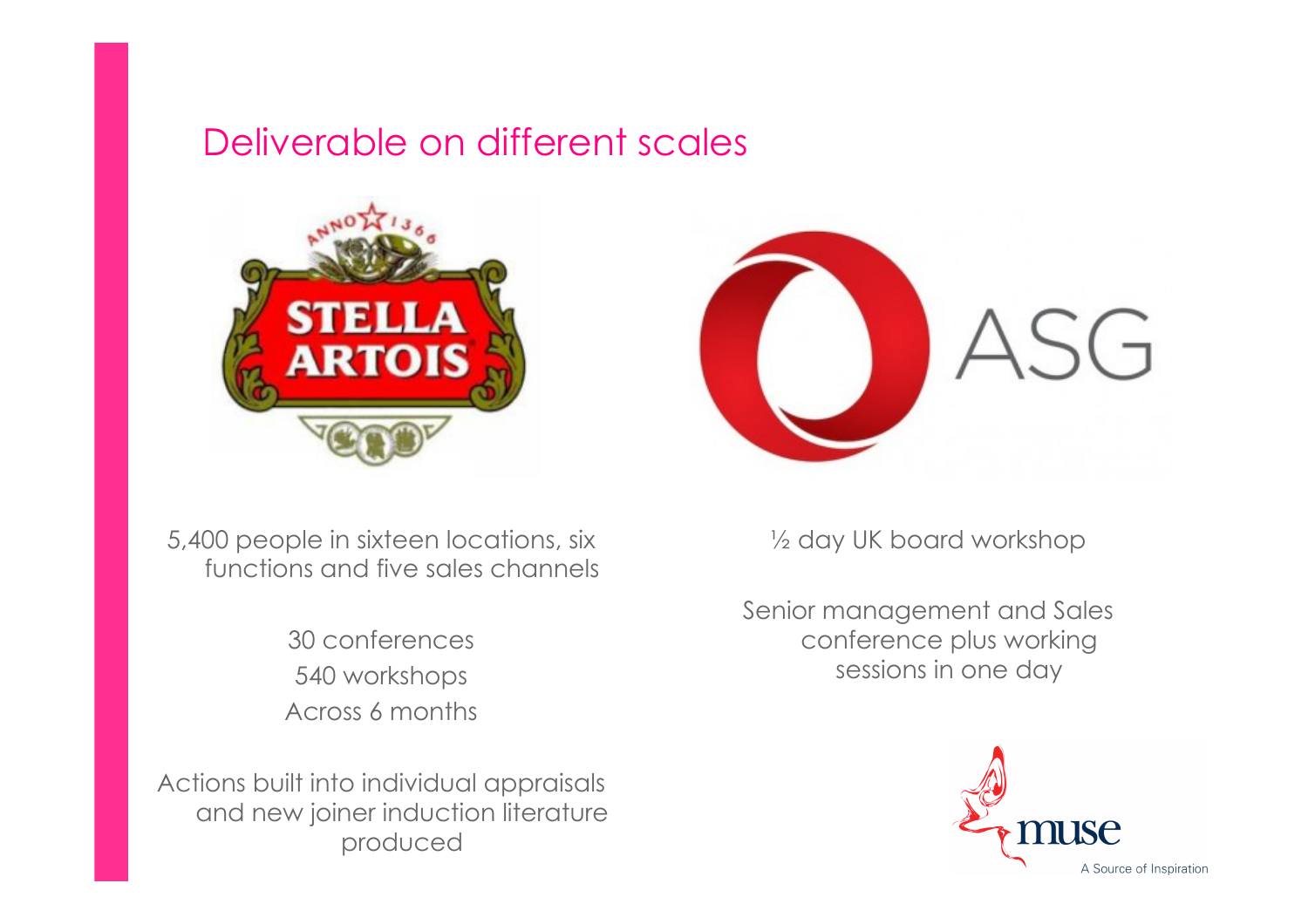## Key principles

Very highly engaging to aid interest and engagement: lots of video, lots of humour, very little data or 'charts', but very serious content

A strong emphasis on the impact on business performance of brand perception, using case studies:

From: Gerald Ratner's "Our jewellery is crap" collapsing Ratners share price overnight

To: Matching share price, profit, and employee numbers to brand perception for a number of businesses, over time

An equal emphasis on every member of the audience being able to recognise that they can contribute to brand success and identify how

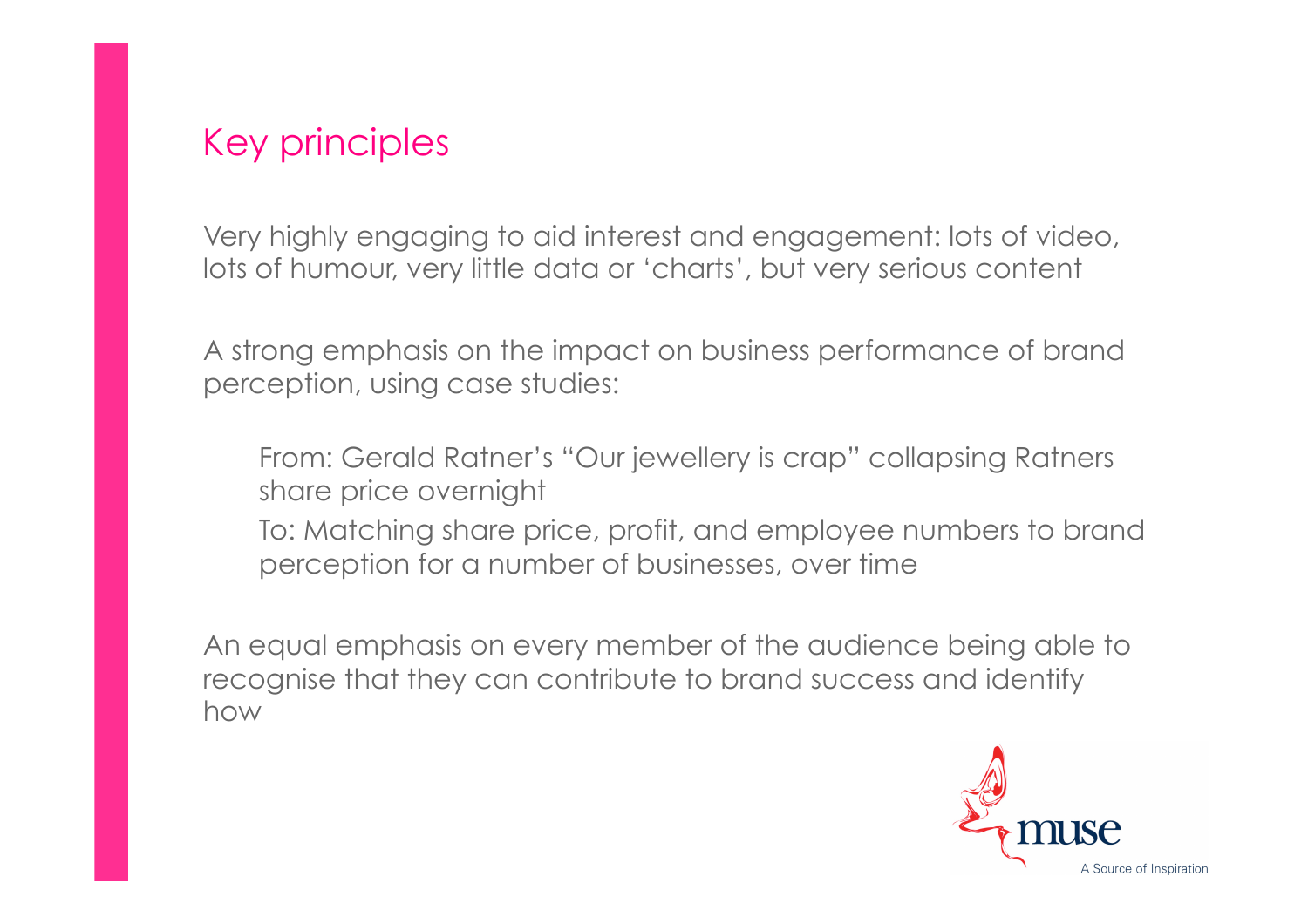#### Two example individual actions



A salesman selling to independent pubs:

*"They asked me to sponsor the pub football team and the kit would be branded Stella Artois. I said 'yes'. It cost a few hundred pounds. They're useless. Next time I'll say 'no' but give them the same value of Stella Artois branded glasses so they can buy their football kit with the saving, but the brand will be presented in a good, relevant way, not a bad, irrelevant way"* 

Packaging hall employee



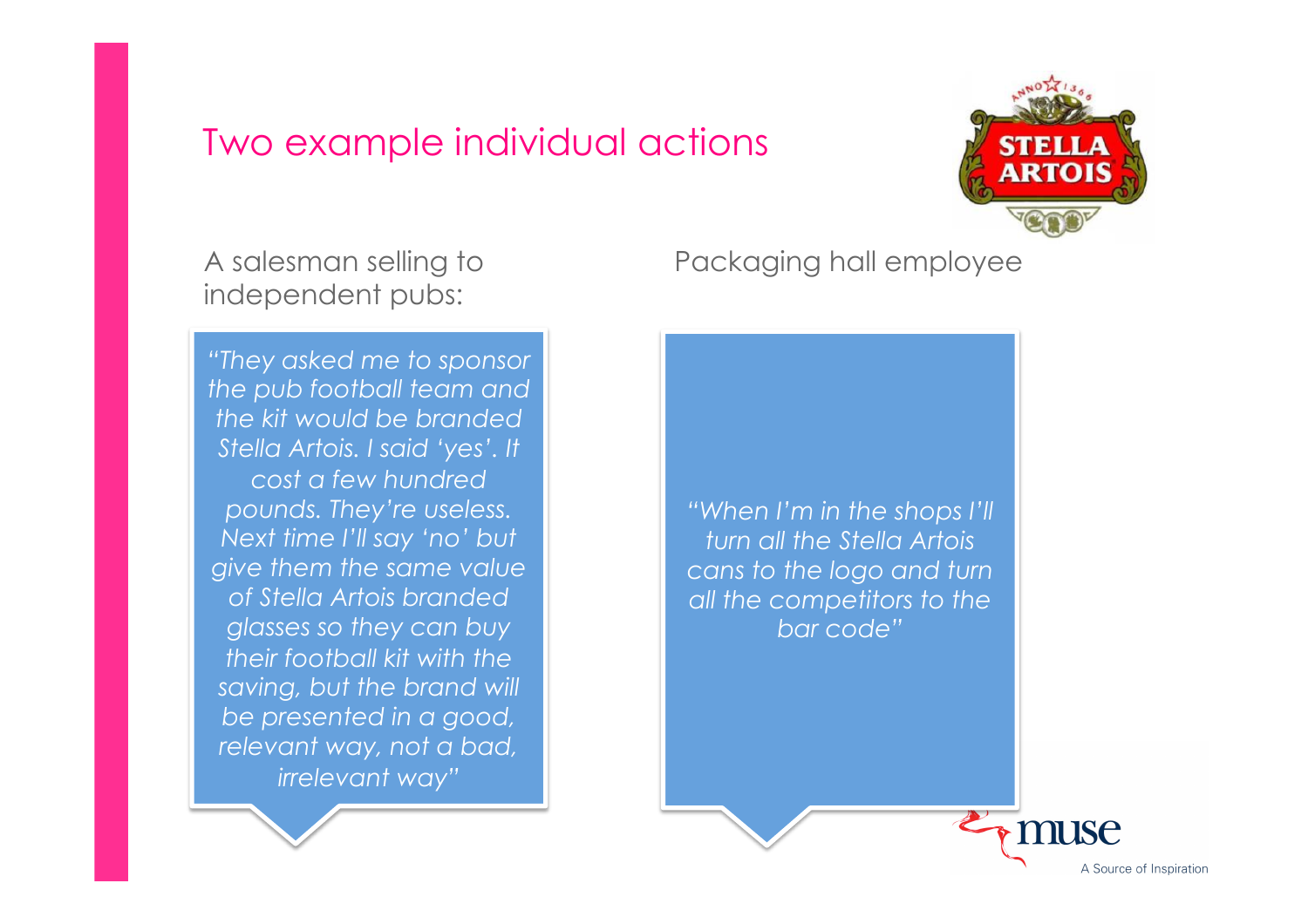## The learning process in outline: Stage 1: Brands in general



The purpose of the delegate exercises is not only to get them to recognise that they think as described in the presentation session, but also to get them to 'own' the thinking so that they can then accept the definition of their own brand more readily

If the work is presented in a conference format delegates would usually be seated around tables, which is where the delegate exercises would occur, with facilitation from ourselves, or client staff trained by us

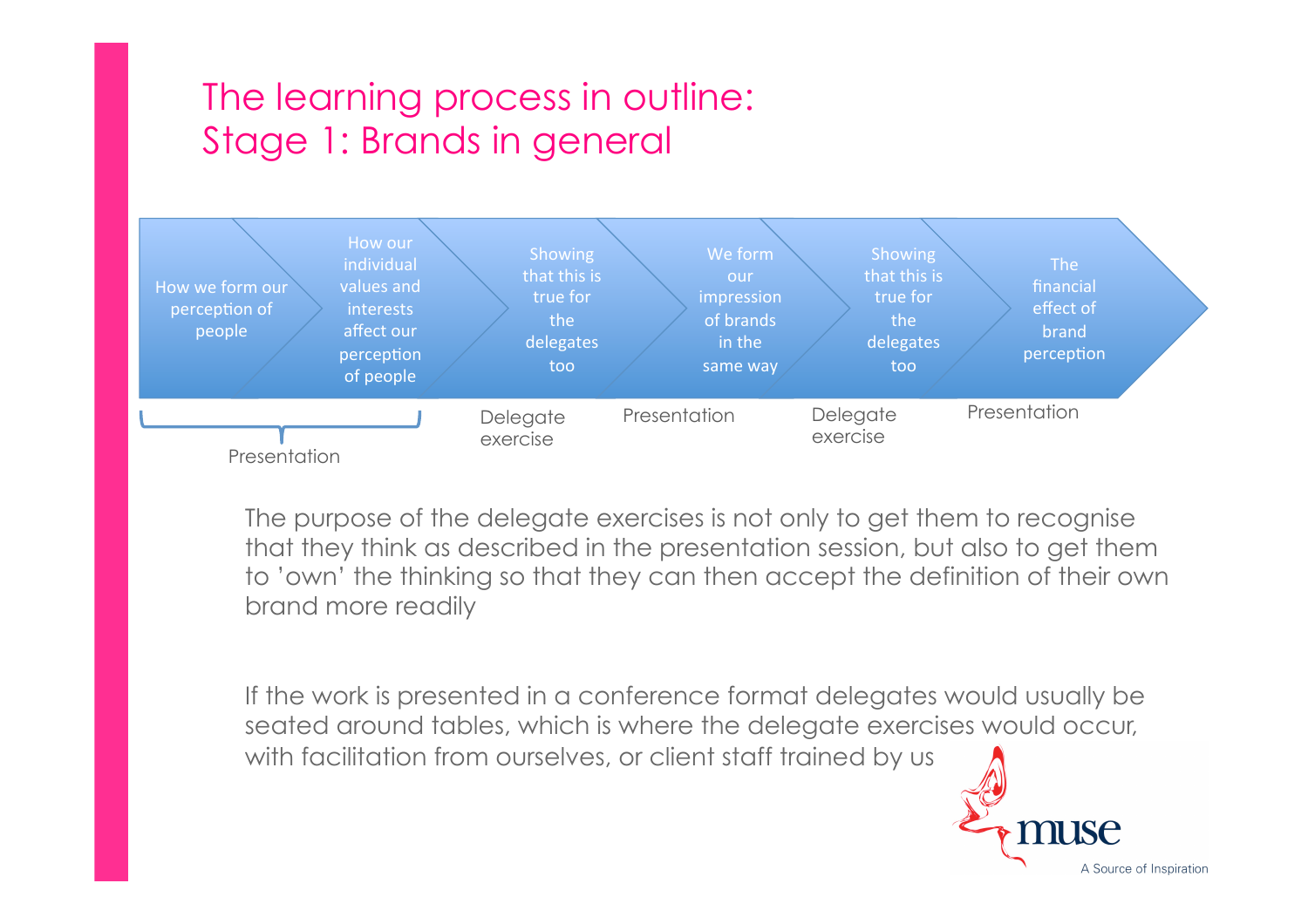## The learning process in outline: Stage 2: The brand in question



The workshops ideally occur on the day of the presentation, but it is not essential

Sometimes actions can be agreed on the day, sometimes more work is required such as costing, logistics etc. However, timings and responsibilities to establish these issues should be defined